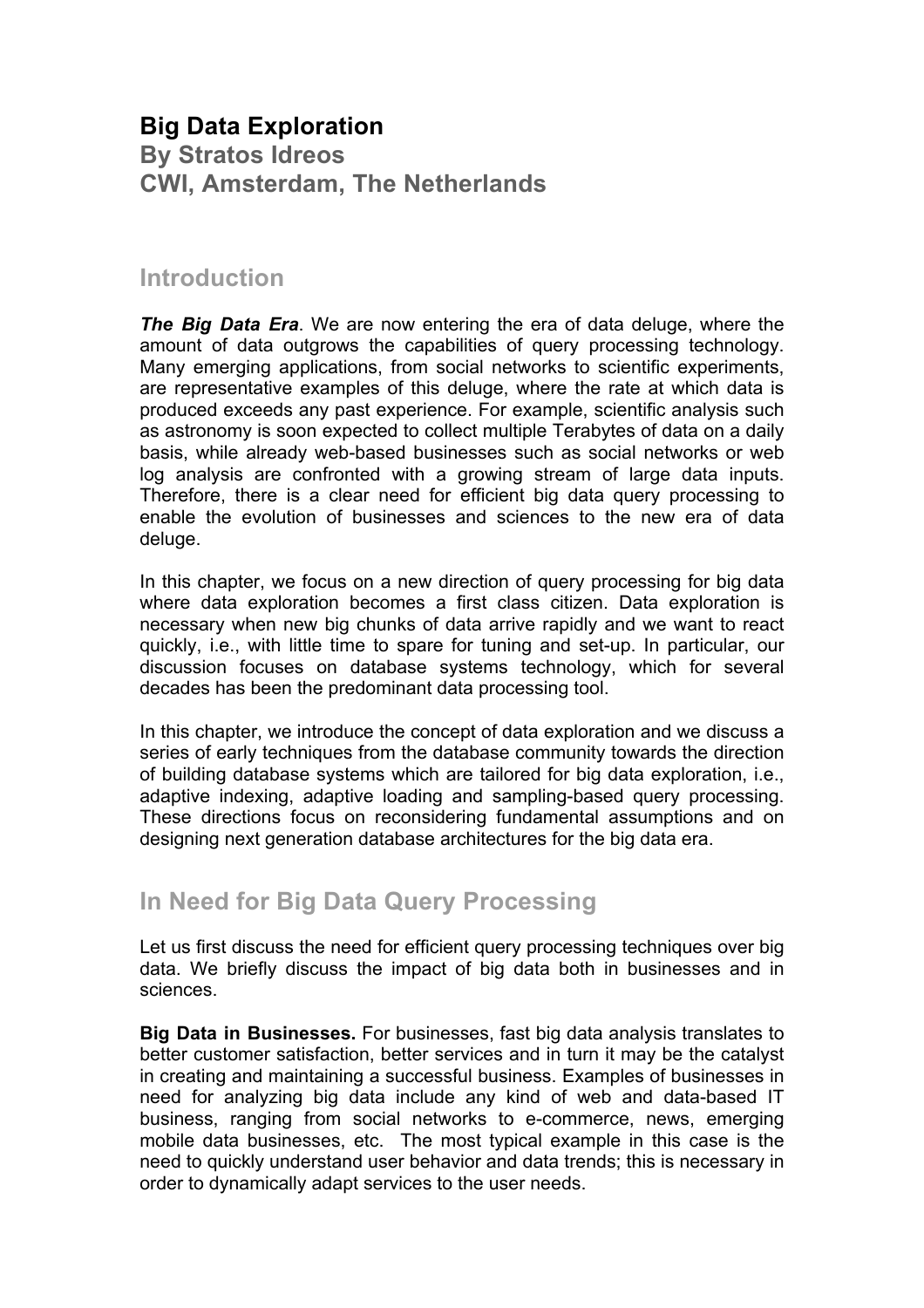Businesses continuously monitor and collect data about the way users interact with their systems, e.g., in an e-commerce web site, in a social network, or in a GPS navigation system, and this data needs to be analyzed quickly in order to discover interesting trends. Speed here is of essence as these businesses get multiple Terabytes of data on a daily basis and the kinds of trends observed might change from day to day or from hour to hour. For example, social networks and mobile data applications observe rapid changes on user interests, e.g., every single minute there are 700,000 status updates on Facebook and 700.000 queries on Google. This results to staggering amounts of data that businesses need to analyze as soon as possible and while it is still relevant.

**Big Data in Sciences.** For sciences, fast big data analysis can push scientific discovery forward. All sciences nowadays struggle with data management, e.g., astronomy, biology, etc. At the same time, the expectation is that in the near future sciences will increase even more their ability to collect data. For example, the Large Synoptic Survey Telescope project in USA expects a daily collection of 20 Terabytes, while the Large Hadron Collider in CERN in Europe already creates an even bigger amount of data. With multiple Terabytes of data on a daily basis, data exploration becomes essential in order to allow scientists to quickly focus on data parts where there is a good probability to find interesting observations.

# **Big Data Challenges for Query Processing**

We continue the discussion by focusing on the challenges that big data bring for state-of-the-art data management systems.

*Existing Technology.* Data management technology has a tremendous and important history of achievements and numerous tools and algorithms to deal with scalable data processing. Notable recent examples include column-store database systems (Stonebraker, et al. 2005) (Boncz, Zukowski and Nes 2005) and map-reduce systems (Dean and Ghemawat 2004) as well as recent hybrids that take advantage of both the structured database technology and the massively scalable map-reduce technology (Hadapt 2012) (Platfora 2012) (Abouzeid, et al. 2009). All small and major organizations rely on data management technology to store and analyze their data. Sciences, on the other hand, rely on a mix of data management technologies and proprietary tools that accommodate the specialized query processing needs in a scientific environment.

*Big Data Challenges.* Regardless of the kind of technology used, the fundamental problem nowadays is that we cannot consume and make sense of all these data fast enough. This is a direct side effect of some of the assumptions that are in inherit in modern data management systems.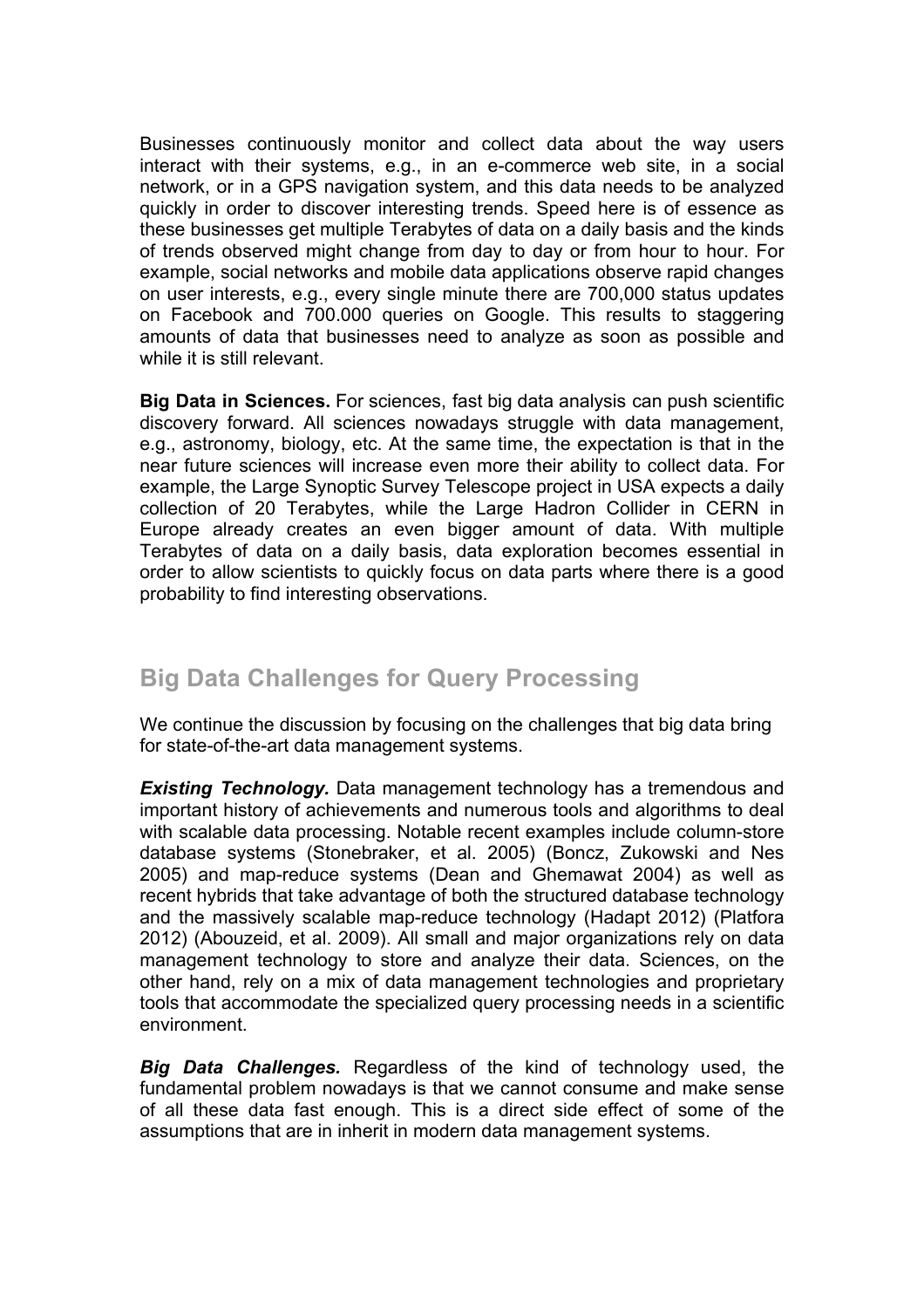First, state-of-the-art database systems assume that there is always enough workload knowledge and idle time to tune the system with the proper indices, with the proper statistics and with any other data structure which is expected to speed up data access. With big data arriving quickly, unpredictably and with the need to react fast, we do not have the luxury to spend considerable amounts of time in tuning anymore. Second, database systems are designed with the main assumption that we should always consume all data in an effort to provide a correct and complete answer. As the data grows bigger, this becomes a significantly more expensive task.

Overall, before being able to use a database system for posing queries, we first need to go through a complex and time consuming installation process to (a) load data inside the database system and (b) to tune the system. These steps require not only a significant amount of time (i.e., in the order of several hours for a decent database size), but also they require expert knowledge as well as workload knowledge. In other words, we need to know exactly what kind of queries we are going to pose such as we can tune the system accordingly. However, when we are in need to explore a big data pile, then we do not necessarily know exactly what kind of queries we would like to pose before the exploration process actually progresses; the answer to one query leads to the formulation of the next query.

Attempts to "throw more silicon" to the problem, i.e., with big data clusters, can allow for more scalability (until the data grows even bigger) but at the expense of wasted resources when consuming data which is not really necessary for the exploration path. This brings yet another critical side effect of big data into the picture, i.e., energy consumption. Overall, high performance computing and exploitation of large clusters are complementary to the approaches described in this chapter; to deal with big data we need innovations at all fronts.

*Because more is Different.* We cannot use past solutions to solve radically new problems. The main observation is that with more data, the queryprocessing paradigm has to change as well. Processing all data is not possible; in fact, often it is not even necessary. For example, a scientist in the astronomy domain is interested in studying parts of the sky at a time searching for interesting patterns, maybe even looking for specific properties at a time. This means that the numerous Terabytes of data brought every few hours by modern telescopes are not relevant all the time. Why should a scientist spend several hours loading all data in a database? Why should they spend several hours indexing all the data? Which data parts are of importance becomes apparent only after going over parts of the data and at least after partially understudying the trends. To make things worse; in a few hours several more Terabytes of data will arrive, i.e., before we make sense of the previous batch of data.

Similarly, in a business analytics setting, changing the processing paradigm can be of critical importance. As it stands, now analysts or tools need to scan all data in search for interesting patterns. Yet, in many emerging applications there is no slack time to waste; answers are needed fast, e.g., when trying to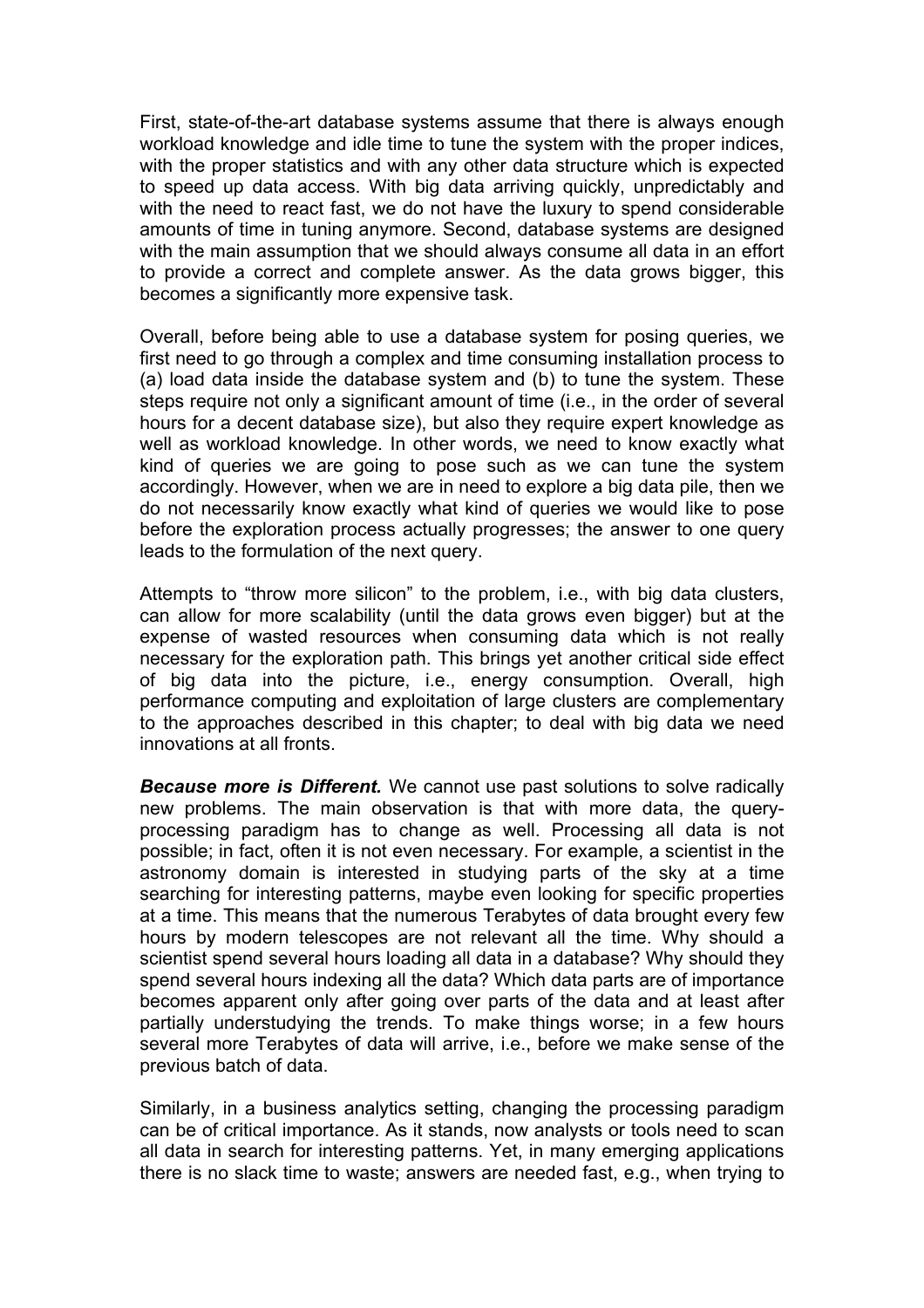figure out user behavior or news trends, when observing traffic behavior or network monitoring for fraud detection.

# **Data Exploration**

With such overwhelming amounts of data, *data exploration* is becoming a new and necessary paradigm of query processing, i.e., when we are in search for interesting patterns often not knowing a priori exactly what we are looking for. For example, an astronomer wants to browse parts of the sky to look for interesting effects, while a data analyst of an IT business browses daily data of monitoring streams to figure out user behavior patterns. What both cases have in common is a daily stream of big data, i.e., in the order of multiple Terabytes and the need to observe "something interesting and useful".

Next generation database systems should interpret queries by their intent, rather than as a contract carved in stone for complete and correct answers. The result in a user query should aid the user in understanding the database's content and provide guidance to continue the data exploration journey. Data analysts should be able to stepwise explore deeper and deeper the database, and stop when the result content and quality reaches their satisfaction point. At the same time, response times should be close to instant such that they allow users to interact with the system and explore the data in a contextualized way as soon as data become available.

With systems that support data exploration we can immediately discard the main bottleneck that stops us from consuming big data today; instead of considering a big data set in one go with a slow process, exploration-based systems can incrementally and adaptively guide users towards the path that their queries and the result lead. This helps us avoid major inherent costs, which are directly affected by the amount of data input and thus are showstoppers nowadays. These costs include numerous procedures, steps and algorithms spread throughout the whole design of modern data management systems.

*Key Goals: Fast, Interactive, and Adaptive.* For efficient data exploration to work, there are few essential goals.

First the system should be fast to the degree that it feels interactive, i.e., the user poses a question and a few seconds later an answer appears. Any data that we load does not have to be complete. Any data structure that we built does not have to represent all data or all value ranges. The answer itself does not have to represent a correct and complete result but rather a hint of how the data looks like and how to proceed further, i.e., what the next query should be. This is essential in order to engage data analysts in a seamless way; the system is not the bottleneck anymore.

Second, the system and the whole query processing procedure should be adaptive in the sense that it adapts to the user requests; it proceeds with actions that speed up the search towards eventually getting the full answer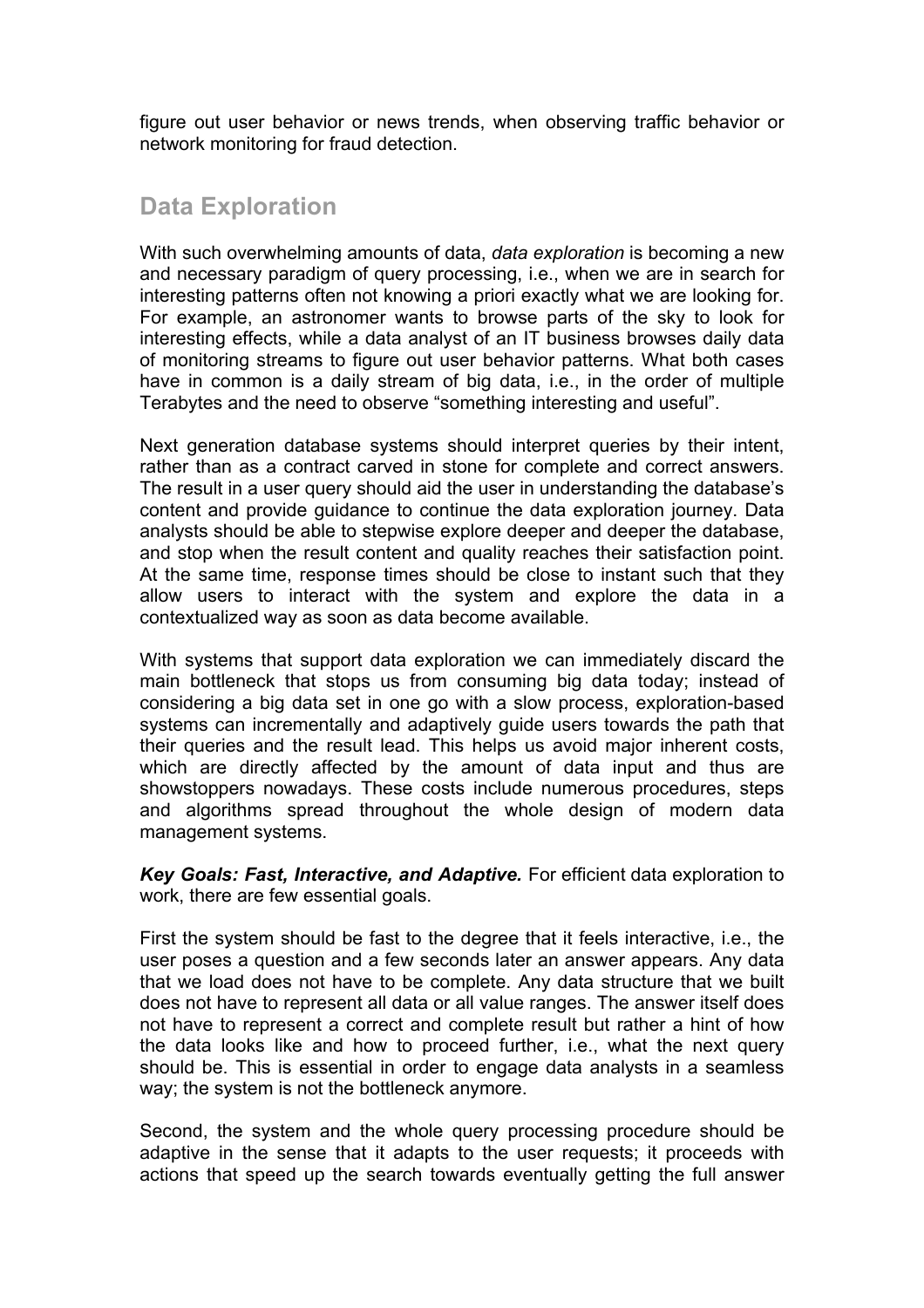the user is looking for. This is crucial in order to be able to finally satisfy the user needs after having sufficiently explored the data.

*Metaphor Example.* The observations to be made about the data in this case resemble an initially empty picture; the user sees one pixel at a time with every query they pose to the system. The system makes sure it remembers all pixels in order to guide the user towards areas of the picture where interesting shapes start to appear. Not all the picture has to be completed for interesting effects to be seen from a high level point of view, while again not all the picture is needed for certain areas to be completed and seen in more detail.

**Data Exploration Techniques.** In the rest of this chapter, we discuss a string of novel data exploration techniques that aim to rethink database architectures with big data in mind. We discuss (a) adaptive indexing to build indexes on-the-fly as opposed to a priori, (b) adaptive loading to allow for direct access on raw data without a priori loading steps and (c) database architectures for approximate query processing to work over dynamic samples of data.

### **Adaptive Indexing**

In this section, we present adaptive indexing. We discuss the motivation for adaptive indexing in dynamic big data environments as well as the main bottlenecks of traditional indexing approaches. This section gives a broad description of the state-of-the-art in adaptive indexing, including topics such as updates, concurrency control and robustness.

**Indexing.** Good performance in state-of-the-art database systems relies largely on proper tuning and physical design, i.e., creating the proper accelerator structures, called indices. Indices are exploited at query processing time to provide fast data access. Choosing the proper indices is a major performance parameter in database systems; a query may be several orders of magnitude faster if the proper index is available and is used properly. The main problem is that the set of potential indices is too large to be covered by default. As such, we need to choose a subset of the possible indices and implement only those.

In the past, the choice of the proper index collection was assigned to database administrators (DBAs). However, as applications became more and more complex index selection became too complex for human administration alone. Today, all modern database systems ship with tuning advisor tools. Essentially those tools provide suggestions regarding which indices should be created. A human database administrator is then responsible of making and implementing the final choices.

**Offline Indexing.** The predominant approach is offline indexing. With offline indexing, all tuning choices happen up front, assuming sufficient workload knowledge and idle time. Workload knowledge is necessary in order to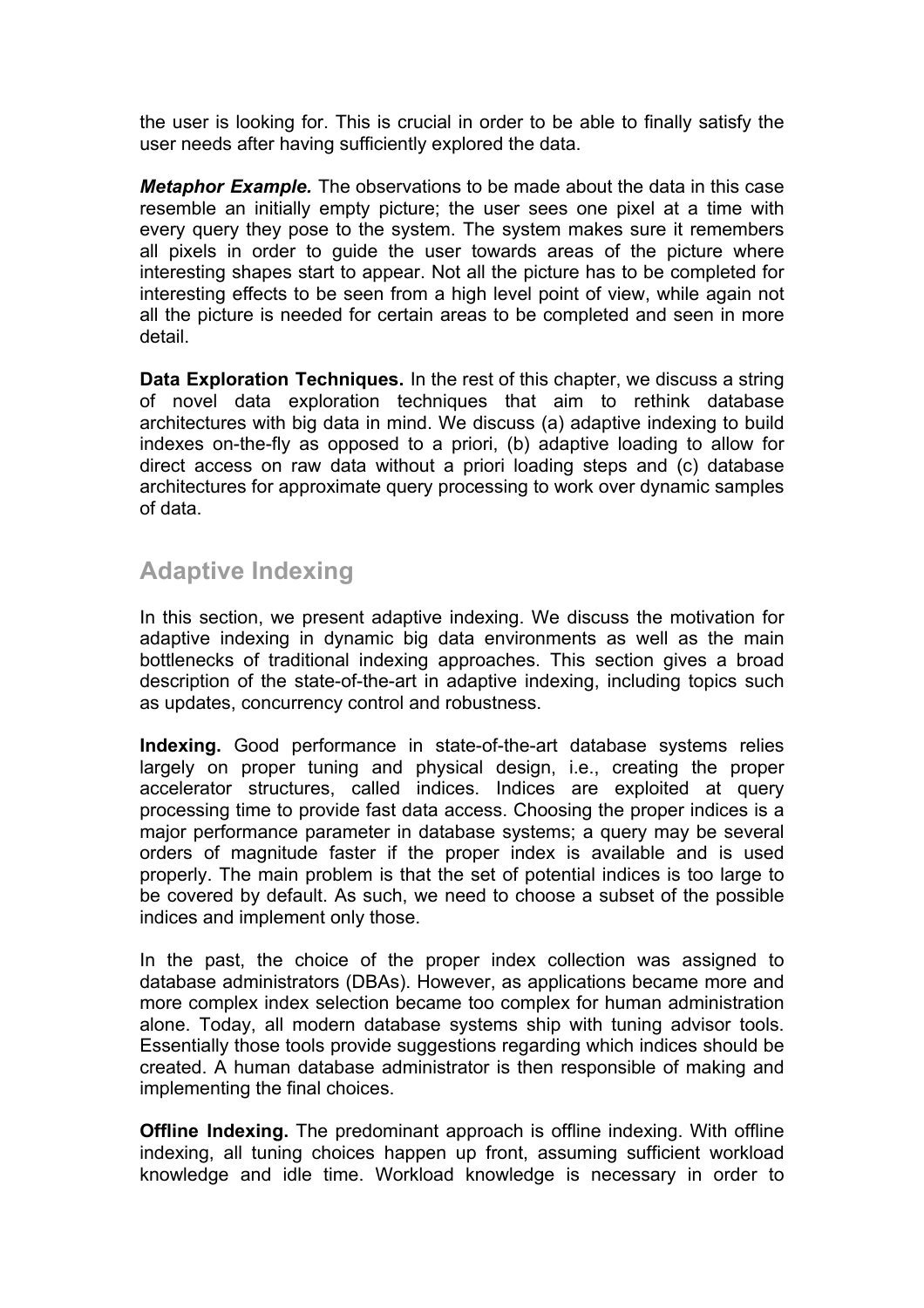determine the appropriate tuning actions, i.e., to decide which indices should be created, while idle time is required in order to actually perform those actions. In other words, we need to know what kind of queries we are going to ask and we need to have enough time to prepare the system for those queries.

**Big Data Indexing Problems.** However, in dynamic environments with big data, workload knowledge and idle time are scarce resources. For example, in scientific databases, new data arrive on a daily or even hourly basis, while query patterns follow an exploratory path as the scientists try to interpret the data and understand the patterns observed; there is no time and knowledge to analyze and prepare a different physical design every hour or even every day; even a single index may take several hours to create.

Traditional indexing presents three fundamental weaknesses in such cases: (a) the workload may have changed by the time we finish tuning; (b) there may be no time to finish tuning properly; and (c) there is no indexing support during tuning.

**Database Cracking.** Recently, a new approach, called database cracking, was introduced to the physical design problem. Cracking introduces the notion of continuous, incremental, partial and on demand adaptive indexing. Thereby, indices are incrementally built and refined during query processing. The net effect is that there is no need for any upfront tuning steps. In turn, there is no need for any workload knowledge and idle time to set up the database system. Instead, the system autonomously builds indices during query processing, adjusting fully to the needs of the users. For example, as a scientist starts exploring a big data set, query after query, the system follows the exploration path of the scientist, incrementally building and refining indices only for the data areas that seem interesting for the exploration path. After a few queries, performance adaptively improves to the level of a fully tuned system. From a technical point of view cracking relies on continuously physically reorganizing data as users pose more and more queries.

*Every query is treated as a hint on how data should be stored.*

**Column-stores.** Before we discuss cracking in more detail, we give a short introduction to column-store databases. Database cracking was primarily designed for modern column-stores and thus it relies on a number of modern column-store characteristics. Column-stores store data one column at a time in fixed-width dense arrays. This representation is the same both for disk and for main-memory. The net effect compared to traditional row-stores is that during query processing, a column-store may access only the referenced data/columns. Similarly, column-stores rely on bulk and vector-wised processing. Thus, a select operator typically processes a single column in one go or in a few steps, instead of consuming full tuples one-at-a-time. Specifically for database cracking the column-store design allows for efficient physical reorganization of arrays. In effect, cracking performs all physical reorganization actions efficiently in one go over a single column; it does not have to touch other columns.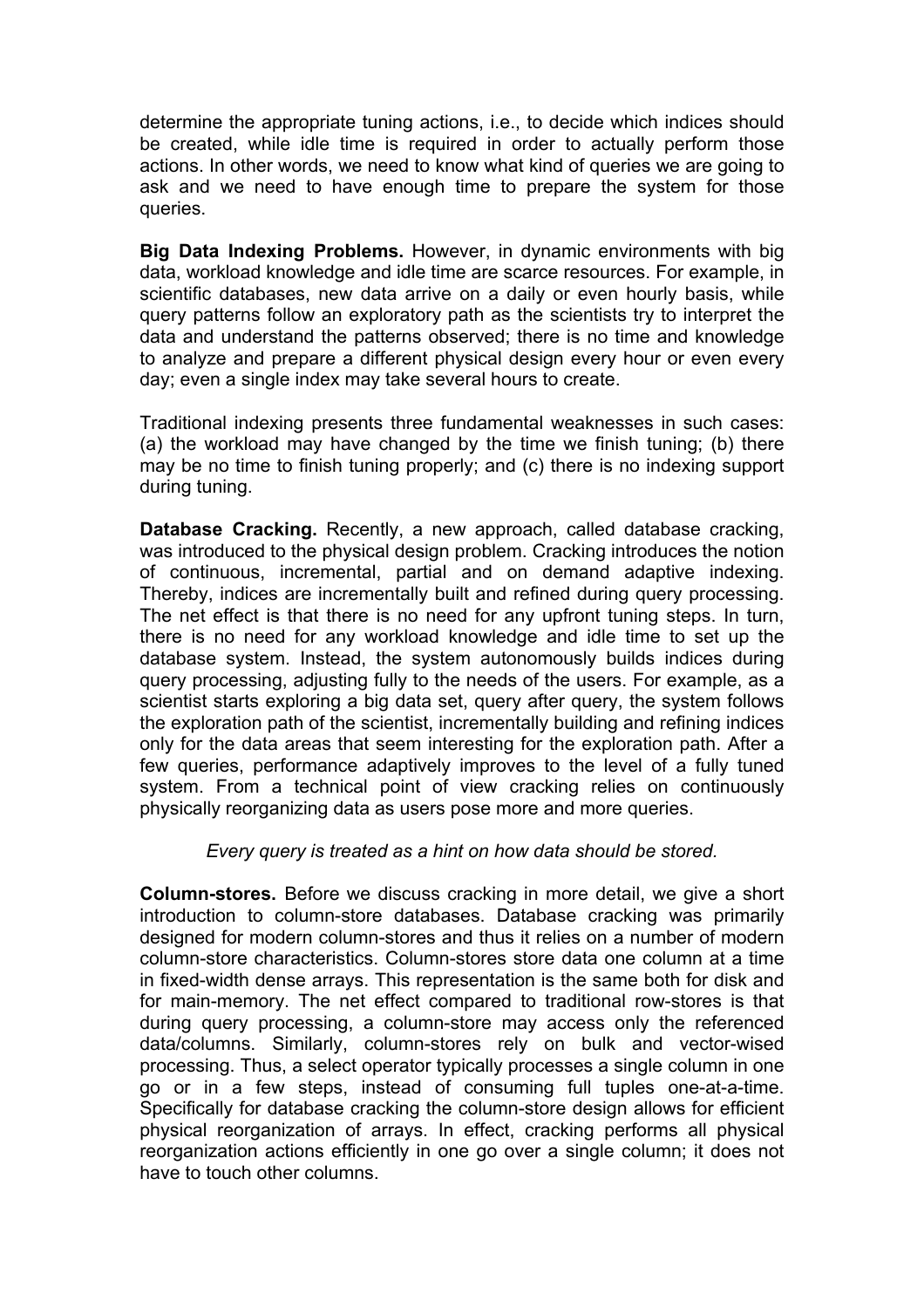**Selection Cracking Example.** We now briefly recap the first adaptive indexing technique, selection cracking, as it was introduced in (Idreos, Kersten and Manegold, Database Cracking 2007). The main innovation is that the physical data store is continuously changing with each incoming query q, using q as a hint on how data should be stored. Assume an attribute A stored as a fixed-width dense array in a column-store. Say a query requests all values where A<10. In response, a cracking DBMS clusters all tuples of A with A<10 at the beginning of the respective column C, while pushing all tuples with A>=10 to the end. In other words, it partitions on-the-fly and inplace column C using the predicate of the query as a pivot. A subsequent query requesting A>=v1 where v1>=10, has to search and crack only the last part of C where values A>=10 reside. Likewise, a query that requests A<v2, where v2<10, searches and cracks only the first part of C. All crack actions happen as part of the query operators, requiring no external administration.

The terminology ``cracking" reflects the fact that the database is partitioned (cracked) into smaller and manageable pieces.

**Data Structures.** The cracked data for each attribute of a relational table are stored in a normal column (array). The very first query on a column copies the base column to an auxiliary column where all cracking happens. This step is used such as we can always retrieve the base data in its original form and order. In addition, cracking uses an AVL-tree to maintain partitioning information such as which pieces have been created, which values have been used as pivots, etc.

**Continuous Adaptation.** The cracking actions continue with every query. In this way, the system reacts to every single query, trying to adjust the physical storage, continuously reorganizing columns to fit the workload patterns. As we process more queries, the more performance improves. In essence, more queries introduce more partitioning, while pieces become smaller and smaller. Every range query or more precisely every range select operator needs to touch at most two pieces of a column, i.e., those pieces that appear at the boundaries of the needed value range. With smaller pieces, future queries need less effort to perform the cracking steps and as such performance gradually improves.

To avoid the extreme status where a column is completely sorted, cracking poses a threshold where it stops cracking a column for pieces which are smaller than L1 cache. There are two reasons for this choice. First, the AVLtree, which maintains the partitioning information, grows significantly and causes random access when searching. Second, the benefit brought by cracking pieces that are already rather small is minimal. As such, if during a query, a piece smaller than L1 is indicated for cracking, the system completely sorts this piece with an in-memory quick sort. The fact that this piece is sorted is marked in the AVL-tree. This way, any future queries, for which the bounds of the requested range fall within a sorted piece, can simply binary search for their target bound.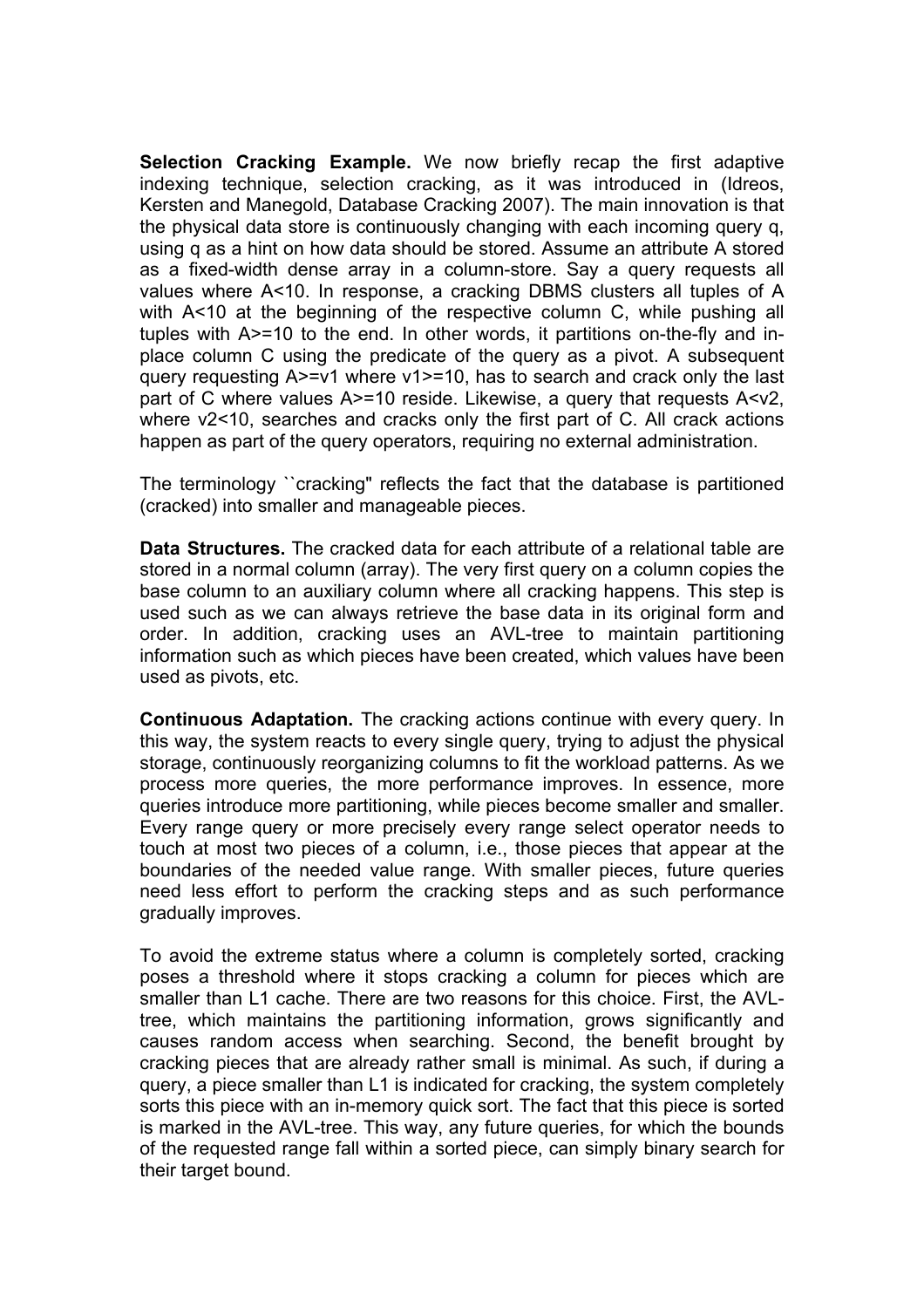**Performance Examples.** In experiments with the Skyserver real query and data logs, a database system with cracking enabled, finished answering 160.000 queries, while a traditional system was still half way creating the proper indices and without having answered a single query (Halim, et al. 2012). Similarly, in experiments with the business standard TPC-H benchmark, perfectly preparing a system with all the proper indices took  $\sim$ 3 hours, while a cracking database system could answer all queries in a matter of a few seconds with zero preparation, while still reaching optimal performance, similar to that of the fully indexed system (Idreos, Kersten and Manegold, Self-organizing Tuple Reconstruction In Column-stores 2009).

Being able to provide this instant access to data, i.e., without any tuning, while at the same time being able to quickly, adaptively and incrementally approach optimal performance levels in terms of response times, is exactly the property which creates a promising path for data exploration. The rest of the chapter discusses several database architecture challenges that arise when trying to design database kernels where adaptive indexing becomes a first class citizen.

**Sideways Cracking.** Column-store systems access one column at a time. They rely on the fact that all columns of the same table are aligned. This means that for each column, the value in the first position belongs in the first tuple, the one in the second position belongs in the second tuple and so on. This allows for efficient query processing for queries which request multiple columns of the same table, i.e., for efficient tuple reconstruction.

When cracking physically reorganizes one column, the rest of the columns of the same table remain intact; they are separate physical arrays As a result, with cracking, columns of the same table are not aligned anymore. Thus, when a future query needs to touch more than one columns of the same table, then the system is forced to perform random access in order to reconstruct tuples on-the-fly. For example, assume a selection on a column A, followed by a projection on another column B of the same table. If column A has been cracked in the past, then the tuple IDs, which is the intermediate result out of the select operator on A, are in a random order and lead to an expensive access to fetch the qualifying values from column B.

One approach could be that every time we crack one column, we also crack in the same way all columns of the same table. However, this defeats the purpose of exploiting column-stores; it would mean that every single query would have to touch all attributes of the referenced table as opposed to only touching the attributes which are truly necessary for the current query.

Sideways cracking solves this problem by working on pairs of columns at a time (Idreos, Kersten and Manegold, Self-organizing Tuple Reconstruction In Column-stores 2009) and by adaptively forwarding cracking actions across the columns of the same table. That is for a pair of columns A and B, during the cracking steps on A, the B values follow this reorganization. The values of A and B are stored together in a binary column format, making the physical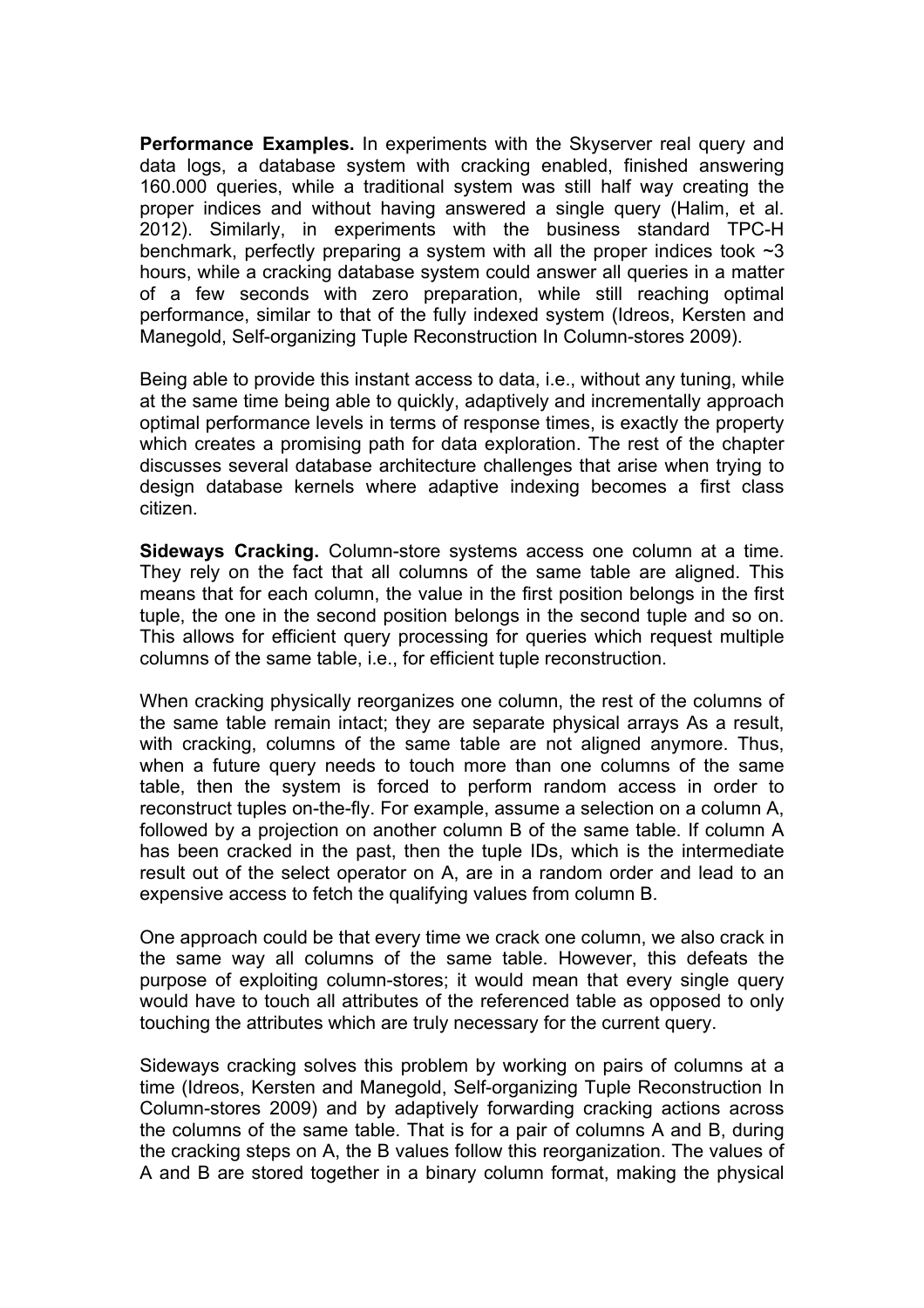reorganization efficient. Attribute A is the head of this column pair, while attribute B is the tail. When more than two columns are used in a query, sideways cracking uses bit vectors to filter intermediate results while working across multiple column-pairs of the same head. For example, in order to do a selection on attribute A and two aggregations, one on attribute B and one attribute C, sideways cracking uses pairs AB and AC. Once both pairs are cracked in the same way using the predicates on A, then they are fully aligned and they can be used in the same plans without tuple reconstruction actions.

Essentially, sideways cracking performs tuple reconstructions via incremental cracking and alignment actions as opposed to joins. For each pair, there is a log to maintain the cracking actions that have taken place in this pair as well as in other pairs that use the same head attribute. Two column-pairs of the same head are aligned when they have exactly the same history, i.e., they have been cracked for the same bounds and in exactly the same order.

**Partial Cracking.** The pairs of columns created by sideways cracking can result in a large set of auxiliary cracking data. With big data this is an important concern. Cracking creates those column pairs dynamically, i.e., only what is needed is created and only when it is needed. Still though, the storage overhead may be significant. Partial cracking solves this problem by introducing partial cracking columns (Idreos, Kersten and Manegold, Selforganizing Tuple Reconstruction In Column-stores 2009). With partial cracking, we do not need to materialize complete columns; only the values needed by the current hot workload set are materialized in cracking columns. If missing values are requested by future queries, then the missing values are fetched from the base columns the first time they are requested.

With partial cracking, a single cracking column becomes a logical view of numerous smaller physical columns. In turn, each one of the small columns, is cracked and accessed in the same way as described for the original database cracking technique, i.e., it is continuously physically reorganized as we pose queries.

Users may pose a storage budget and cracking makes sure it will stay within the budget by continuously monitoring the access patterns of the various materialized cracking columns. Each small physical column of a single logical column is completely independent and can be thrown away and recreated at any time. For each column, cracking knows how many times it has been accessed by queries and it uses an LRU policy to throw away columns when space for a new one is needed.

**Updates.** Updates pose a challenge since they cause physical changes to the data which in combination with the physical changes caused by cracking may lead to significant complexity. The solution proposed in (Idreos, Kersten and Manegold, Updating a Cracked Database 2007) deals with updates by deferring update actions for when relevant queries arrive. In the same spirit as with the rest of the cracking techniques, cracking updates do not do any work until it is unavoidable, i.e., until a query, which is affected by a pending update, arrives. In this way, when an update comes, it is simply put aside. For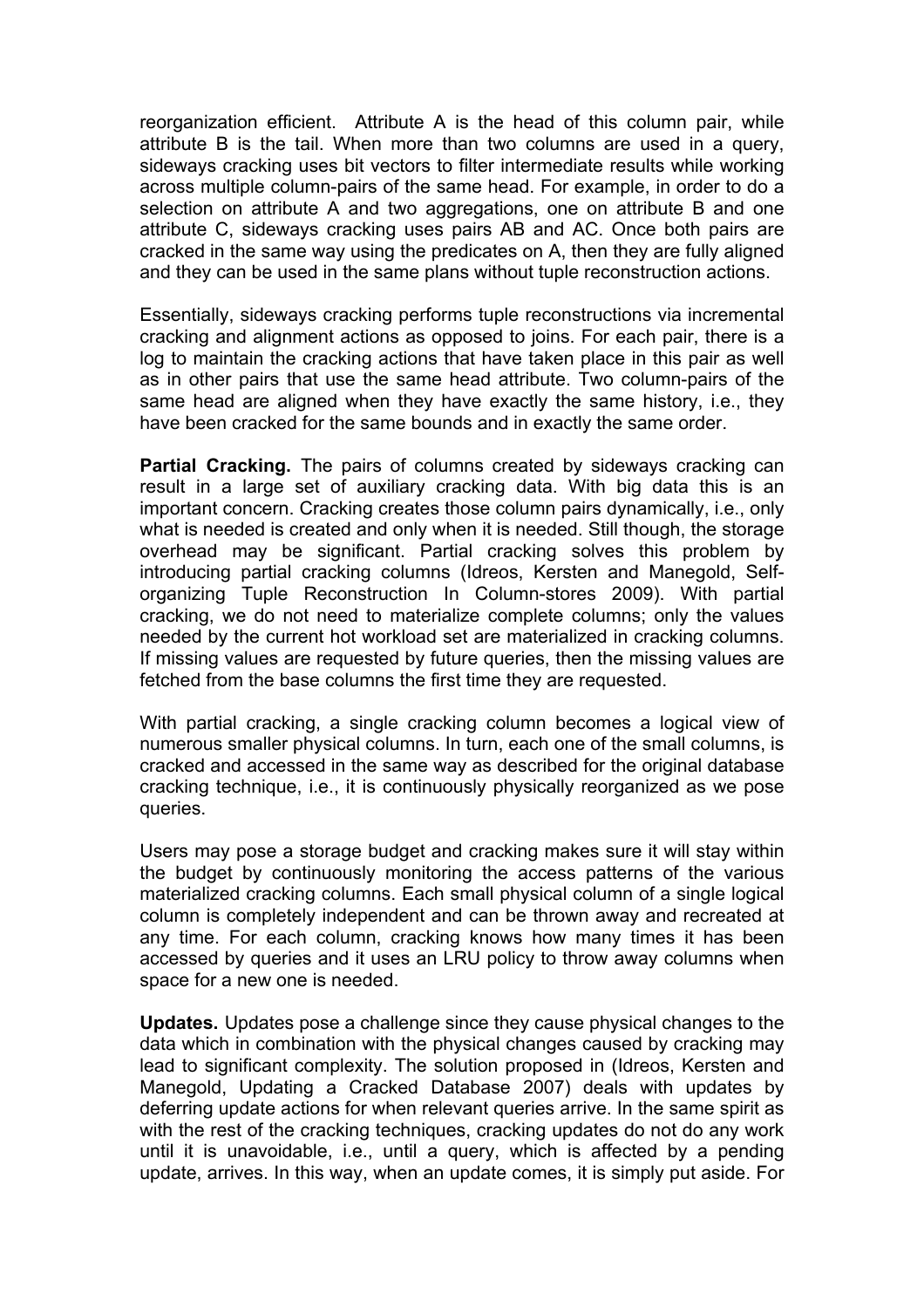each column, there is an auxiliary delete column where all pending deletes are placed and an auxiliary insertions column where all pending inserts are placed. Actual updates are a combination of a delete and then an insert action.

Each query needs to check the pending deletes and inserts for pending actions that may affect it. If there are any, then those qualifying pending insertions and deletions are merged with the cracking columns on-the-fly. The algorithm for merging pending updates into cracking columns takes advantage of the fact that there is no strict order within a cracking column. For example, each piece in a cracking column contains values within a given value range but once we know that a new insertion for example should go within this piece, then we can place it in any position of the piece; within each cracking piece there is no strict requirement for maintaining any order.

**Adaptive Merging.** Cracking can be seen as an incremental quicksort where the pivots are defined by the query predicates. Adaptive merging was introduced as a complementary technique, which can be seen as an incremental merge sort where the merging actions are defined by the query predicates (Graefe and Kuno, Self-selecting, self-tuning, incrementally optimized indexes 2010). The motivation is mainly towards disk-based environments and towards providing fast convergence to optimal performance.

The main design point of adaptive merging is that data is horizontally partitioned into runs. Each run is sorted in memory with a quicksort action. This preparation step is done with the first query and results to an initial column that contains the various runs. From there on, as more queries arrive data is moved from the initial column to a results column where the final index is shaped. Every query merges into the results column only data which are defined by its selection predicates and which are missing from the results column. If a query is covered fully by the results column, then it does not need to touch the initial runs. Data that is merged is immediately sorted in place in the results column; once all data is merged the results column is actually a fully sorted column. With data pieces being sorted both in the initial column and in the results column, queries can exploit binary search both during merging and when accessing only the results column.

**Hybrids.** Adaptive merging improves over plain cracking when it comes to convergence speed, i.e., the number of queries needed to reach performance levels similar to that of a full index is significantly reduced. This behavior is mainly due to the aggressive sorting actions during the initial phase of adaptive merging; it allows future queries to access data faster. However, these sorting actions put a sizeable overhead on the initial phase of a workload, causing the very first query to be significantly slower. Cracking, on the other hand, has a much more smooth behavior, making it more lightweight to individual queries. However, cracking takes much longer to reach the optimal index status (unless there is significant skew in the workload).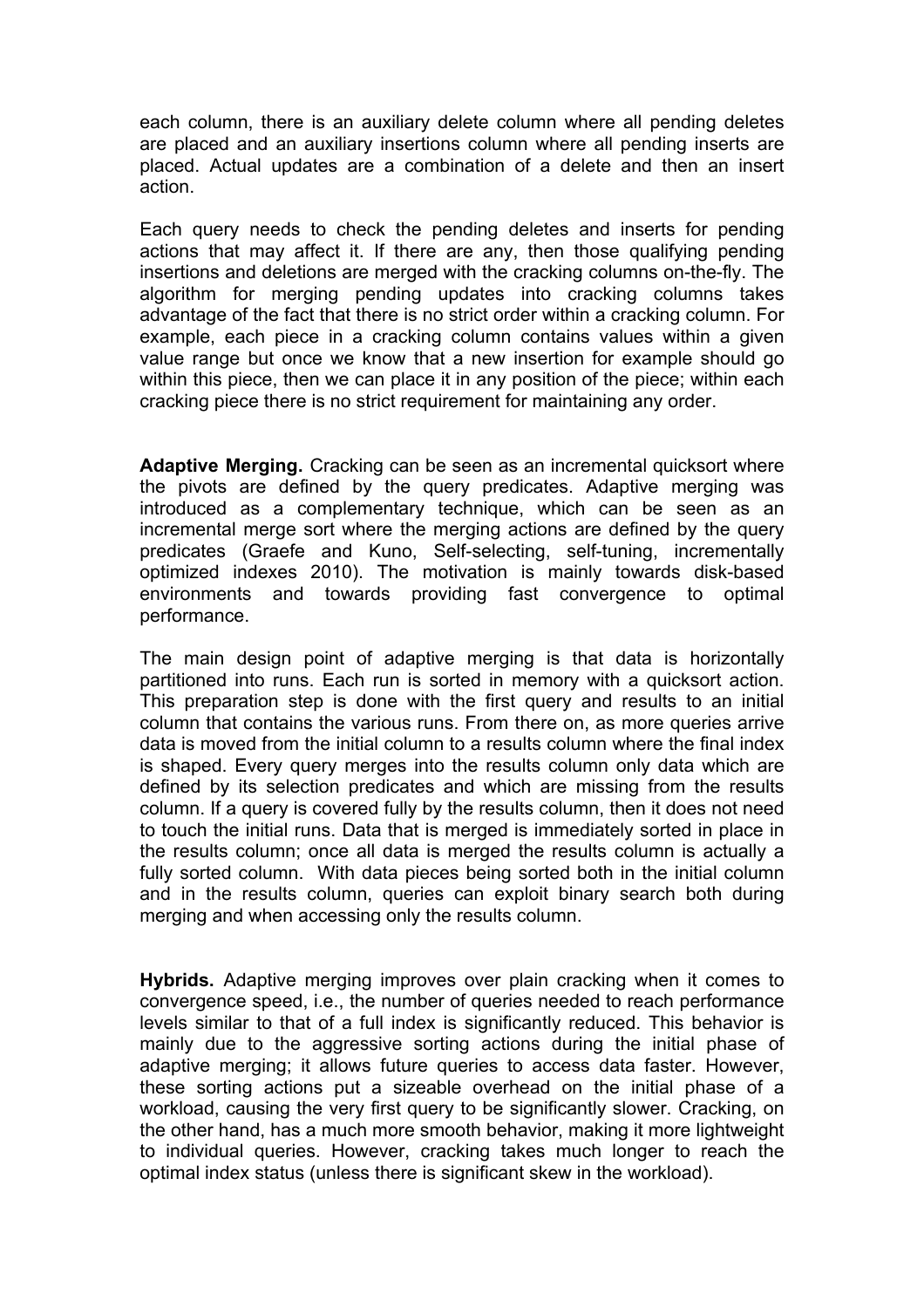The study in (Idreos, Manegold, et al. 2011) presents these issues and proposes a series of techniques that blend the best properties of adaptive merging with the best properties of database cracking. A series of hybrid algorithms are proposed where one can tune how much initialization overhead and how much convergence speed is needed. For example, the crack-crack hybrid (HCC) uses the same overall architecture as adaptive merging, i.e., using an initial column and a results column where data is merged based on query predicates. However, the initial runs are now not sorted; instead, they are cracked based on query predicates. As a result the first query is not penalized as with adaptive merging. At the same time, the data placed in the results column is not sorted in place. Several combinations are proposed where one can crack, sort or radix cluster the initial column and the result column. The crack-sort hybrid, which cracks the initial column, while it sorts the pieces in the result column, brings the best overall balance between initialization and converge costs (Idreos, Manegold, et al. 2011).

**Robustness.** Since cracking reacts to queries, its adaptation speed and patterns depend on the kind of queries that arrive. In fact, cracking performance crucially depends on the arrival order of queries. That is, we may run exactly the set of queries twice in slightly different order and the result may be significantly different in terms of response times even though exactly the same cracking index will be created. To make this point more clear consider the following example. Assume a column of 100 unique integers in [0,99]. Assume a first query that asks for all values v where v<1. As a result, cracking partitions the column into two pieces. In piece P1 we have all values in [0,1) and in piece P2 we have all values in [1,99]. The net effect is that the second piece still contains 99 values, meaning that the partitioning achieved by the first query is not so useful; any query falling within the second piece still has to analyze almost all values of the column. Now assume that the second query requests all values v where v<2. Then, the third query requests all values v where v<3 and so on. This sequence results in cracking having to continuously analyze large portions of the column as it always leaves back big pieces. The net effect is that convergence speed is too slow and in the worst case cracking degrades to a performance similar to that of a plain scan for several queries, resulting in a performance which is not robust (Halim, et al. 2012).

To solve the above problem, (Halim, et al. 2012) proposes stochastic cracking. The main intuition is that stochastic cracking plugs in stochastic cracking actions during the normal cracking actions that happen during processing. For example, when cracking a piece of a column for a pivot X, stochastic cracking adds an additional cracking step where this piece is also cracked for a pivot which is randomly chosen. As a result the chances of leaving back big uncracked pieces becomes significantly smaller.

**Concurrency Control.** Cracking is based on continuous physical reorganization of the data. Every single query might have side effects. This is in strong contrast with what normally happens in database systems where plain queries do not have side effects on the data. Not having any side effects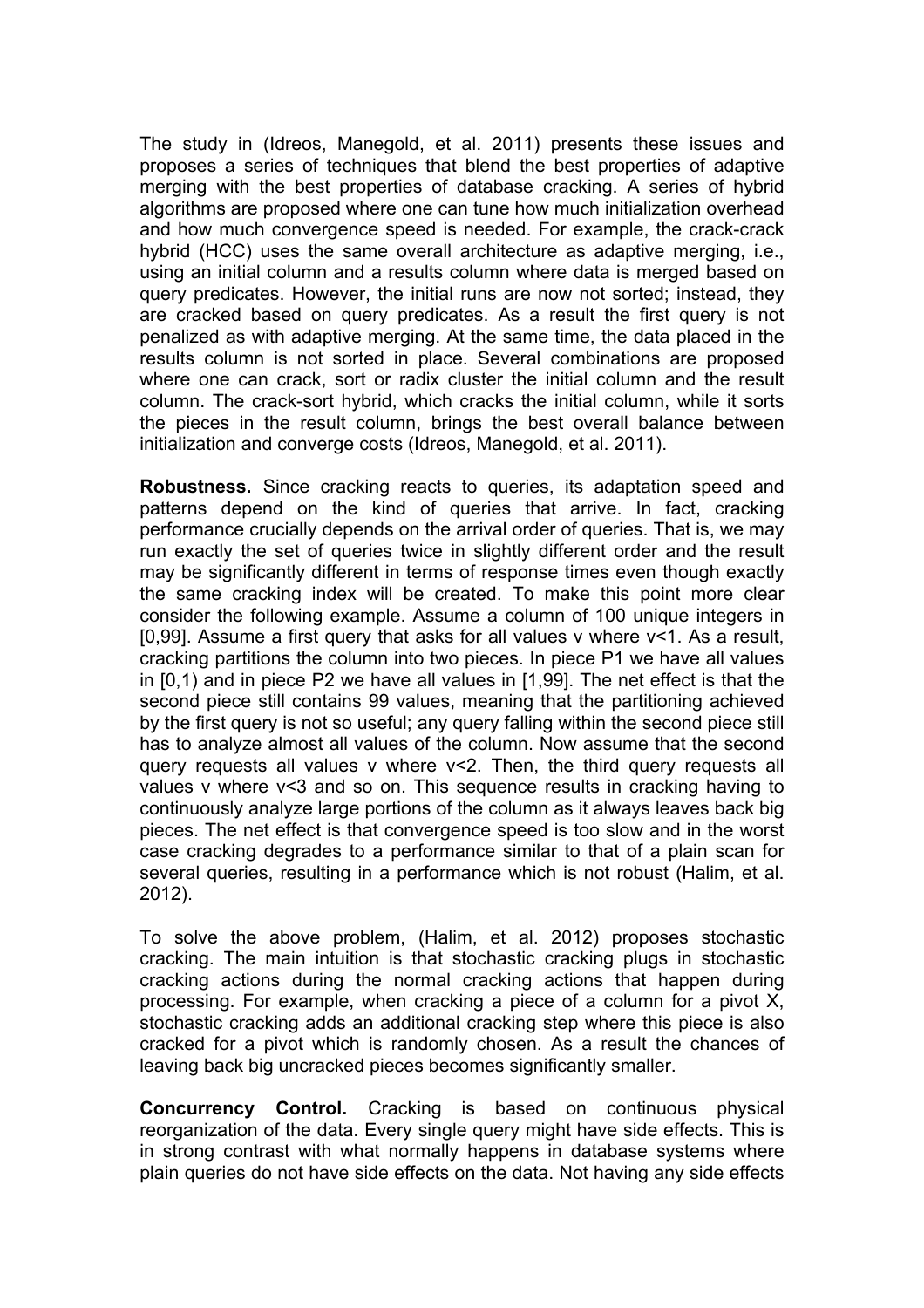means that read queries may be scheduled to run in parallel. Database systems heavily rely on this parallelism to provide good performance when multiple users access the system simultaneously. On the other hand, with cracking, every query might change the way data is organized and as a result it is not safe to have multiple queries working and changing the same data in parallel.

However, we would like to have both the adaptive behavior of database cracking, while still allowing multiple users to query big data simultaneously. The main trick to achieve this is to allow concurrent access on the various pieces of each cracking column; two different queries may be physically reorganizing the same column as long as they do not touch the exact same piece simultaneously (Graefe, Halim, et al. 2012). In this way, each query may lock a single piece of a cracking column at a time, while other queries may be working on the other pieces. As we create more and more pieces there are more opportunities to increase the ability for multiple queries to work in parallel. This bonds well with the adaptive behavior of database cracking; if a data area becomes hot, then more queries will arrive to crack it into multiple pieces and subsequently more queries will be able to run in parallel because more pieces exist.

Contrary to concurrency control for typical database updates, with adaptive indexing during read queries we only change the data organization; the data contents remain intact. For this reason, all concurrency mechanisms for adaptive indexing may rely on latching as opposed to full-fledged database locks, resulting in a very lightweight design (Graefe, Halim, et al. 2012).

**Summary.** Overall, database cracking opens an exciting path towards database systems that inherently support adaptive indexing. By not requiring any workload knowledge and any tuning steps, we can significantly reduce the time it takes to query newly arrived data, assisting data exploration.

# **Adaptive Loading**

The previous section described the idea of building database kernels that inherently provide adaptive indexing capabilities. Indexing is one of the major bottlenecks when setting up a database system; but it is not the only one. In this section, we focus on another crucial bottleneck, i.e., on data loading. We discuss the novel direction of adaptive loading to enable database systems to bypass the loading overhead and immediately be able to query data before even being loaded in a database.

**The Loading Bottleneck.** Data loading is a necessary step when setting up a database system. Essentially, data loading copies all data inside the database system. From this point on, the database fully controls the data; it stores data in its own format and uses its own algorithms to update and access the data. Users cannot control the data directly anymore; only through the database system. The reason to perform the loading step is to enable good performance during query processing; by having full control on the data, the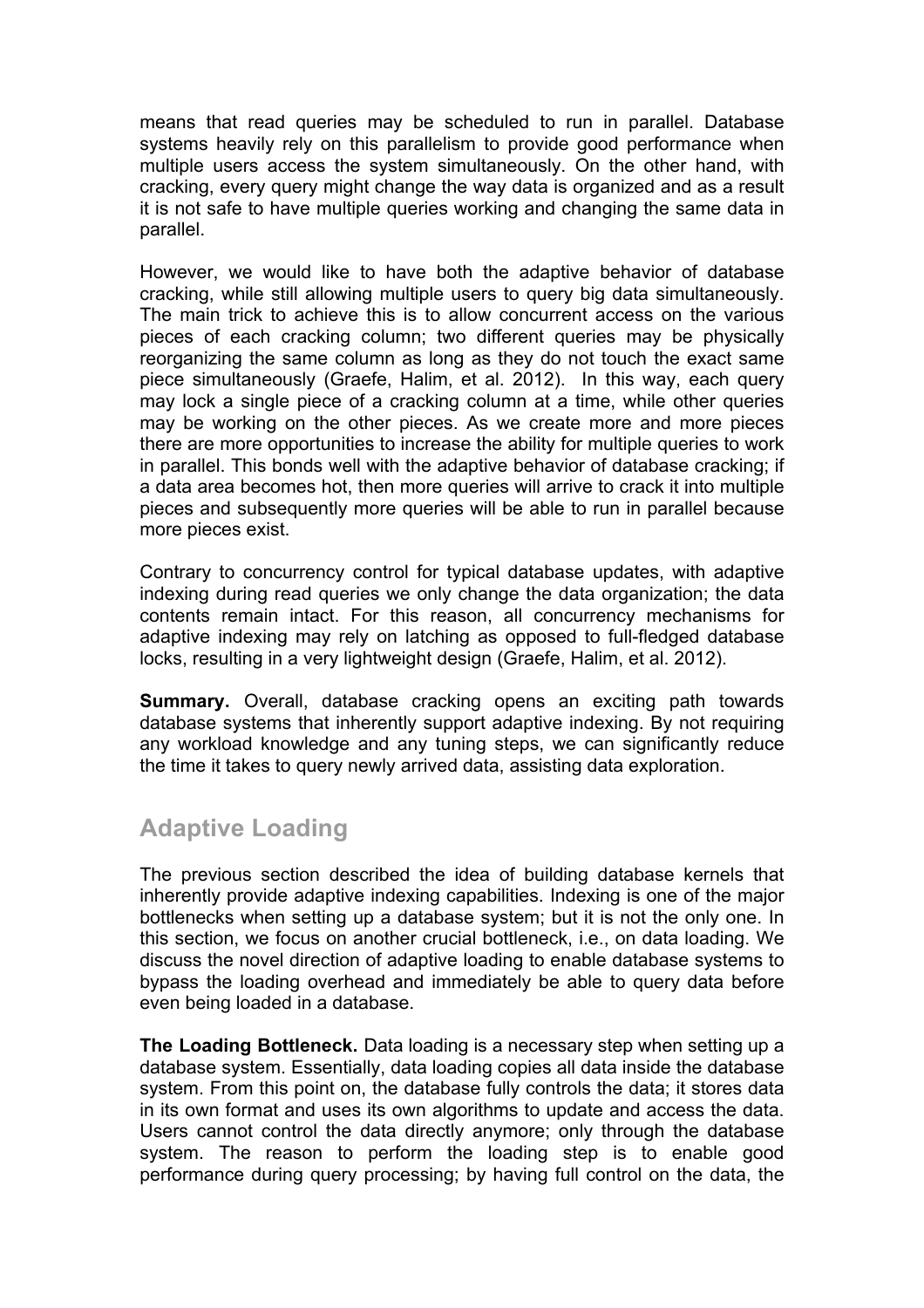database system can optimize and prepare for future data accesses. However, the cost of copying and transforming all data is significant; it may take several hours to load a decent data size even with parallel loading.

As a result, in order to use the sophisticated features of a database system, users have to wait until their data is loaded (and then tuned). However, with big data arriving at high rates, it is not feasible anymore to reserve several hours for data loading as it creates a big gap between data creation and data exploitation.

**External Files.** One feature that almost all open source and commercial database products provide is external tables. External files are typically in the form of raw text-based files in CSV format (comma-separated values). With the external tables functionality one can simply attach a raw file to a database without loading the respective data. When a query arrives for this file, the database system dynamically goes back to the raw file to access and fetch the data on-the-fly. This is a useful feature in order to delay data loading actions but unfortunately it is not a functionality that can be used for query processing. The reason is that it is too expensive to query raw files; there are several additional costs involved. In particular, parsing and tokenizing costs dominate the total query processing costs. Parsing and tokenizing are necessary in order to distinguish the attribute values inside raw files and to transform them into binary form. For this reason, the external tables functionality is not being used for query processing.

**Adaptive Loading.** The NoDB project recently proposed the adaptive loading direction (Idreos, Alagiannis, et al. 2011) (Alagiannis, et al. 2012); the main idea is that loading actions happen adaptively and incrementally during query processing and driven by the actual query needs. Initially, no loading actions take place; this means that there is no loading cost and that users can immediately query their data. With every query the system adaptively fetches any needed data from the raw data files. At any given time, only data needed by the queries is loaded. The main challenge of the adaptive loading direction is to minimize the cost to touch the raw data files during query processing, i.e., to eliminate the reason that makes the external tables fuctionality unusable for querying.

The main idea is that as we process more and more queries, NoDB can collect knowledge about the raw files and significantly reduce the data access costs. For example, it learns about how data resides on raw files in order to better look for it, if needed, in the future.

**Selective Parsing.** NoDB pushes selections down to the raw files in order to minimize the parsing costs. Assume a query that needs to have several filtering conditions checked for every single row of a data file. In a typical external files process, the system tokenizes and parses all attributes in each row of the file. Then, it feeds the data to the typical data flow inside the database system to process the query. This incurs a maximum parsing and tokenizing cost. NoDB removes this overhead by performing parsing and tokenizing selectively on a row-by-row basis, while applying the filtering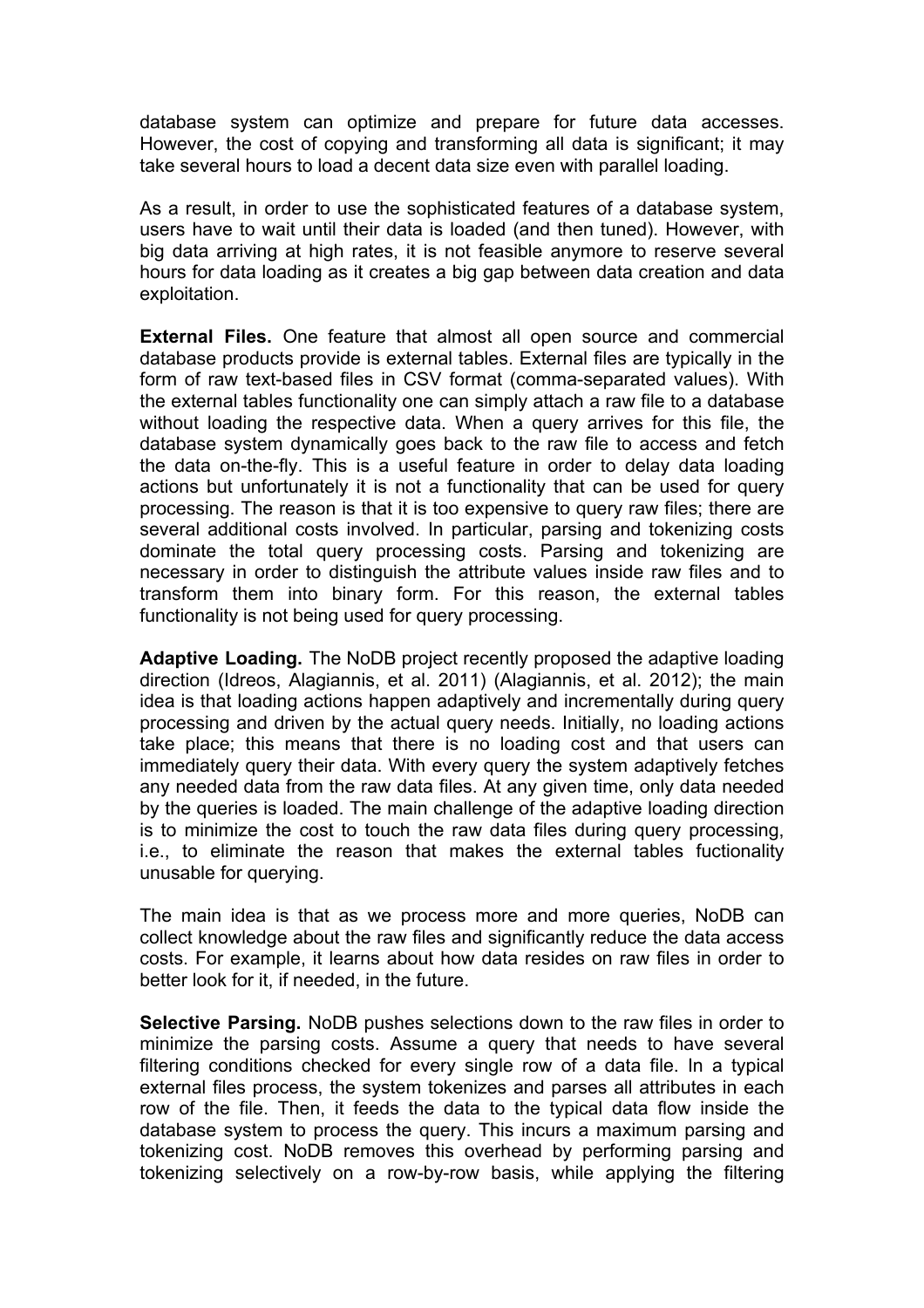predicates directly on the raw file. The net benefit is that as soon any of the filtering predicates fails, then NoDB can abandon the current row and continue with the next one, effectively avoiding significant parsing and tokenizing costs. To achieve all these step, NoDB overloads the scan operator with the ability to access raw file in addition to loaded data.

**Indexing.** In addition, during parsing, NoDB creates and maintains an index to mark positions on top of the raw file. This index is called positional map and its functionality is to provide future queries with direct access to a location of the file that is close to what they need. For example, if for a given row we know the position of the  $5<sup>th</sup>$  attribute and the current query needs to analyze the  $7<sup>th</sup>$  attribute, then the query only needs to start parsing as of the attribute on the  $5<sup>th</sup>$  position of the file. Of course, given that we cannot realistically assume fixed length attributes, the positional map needs to maintain information on a row-by-row basis. Still though, the cost is kept low, as only a small portion of a raw file needs to be indexed. For example, experiments in (Alagiannis, et al. 2012) indicate that once 15% of a raw file is indexed, then performance reaches optimal levels.

**Caching.** The data fetched from the raw file is adaptively cached and reused if similar queries arrive in the future. This allows the hot workload set to always be cached and the need to fetch raw data appears only during workload shifts. The policy used for cache replacement is LRU in combination with adaptive loading specific parameters. For example, integer attributes have a priority over string attributes in the cache; fetching string attributes back from the raw file during future queries is significantly less expensive than fetching integer attributes. This is because the parsing costs for string attributes are very low compared to those for integer values.

**Statistics.** In addition, NoDB creates statistics on-the-fly during parsing. Without proper statistics, optimizers cannot make good choices about query plans. With adaptive loading, the system is initiated without statistics as no data is loaded up front. To avoid bad plans and to guarantee robustness, NoDB immediately calculates statistics the very first time an attribute of a given raw file is requested by a query. This puts a small overhead at query time, but it allows us to avoid bad optimization choices.

**Splitting Files.** When accessing raw files, we are limited in exploiting the format of the raw files. Typically, data is stored in CSV files where each row represents an entry in a relational table and each file represents all data in a single relational table. As a result, every single query that needs to fetch data from raw files has to touch all data. Even with selective parsing and indexing, at the low level the system still needs to touch almost all the raw file. If the data was a priori loaded and stored in a column-store format, then a query would need to touch only the data columns it really needs. NoDB proposed the idea of text cracking, where during parsing the raw file is separated into multiple files and each file may contain one or more of the attributes of the original raw file (Idreos, Alagiannis, et al. 2011). This process works recursively and as a result future queries on the raw file, can significantly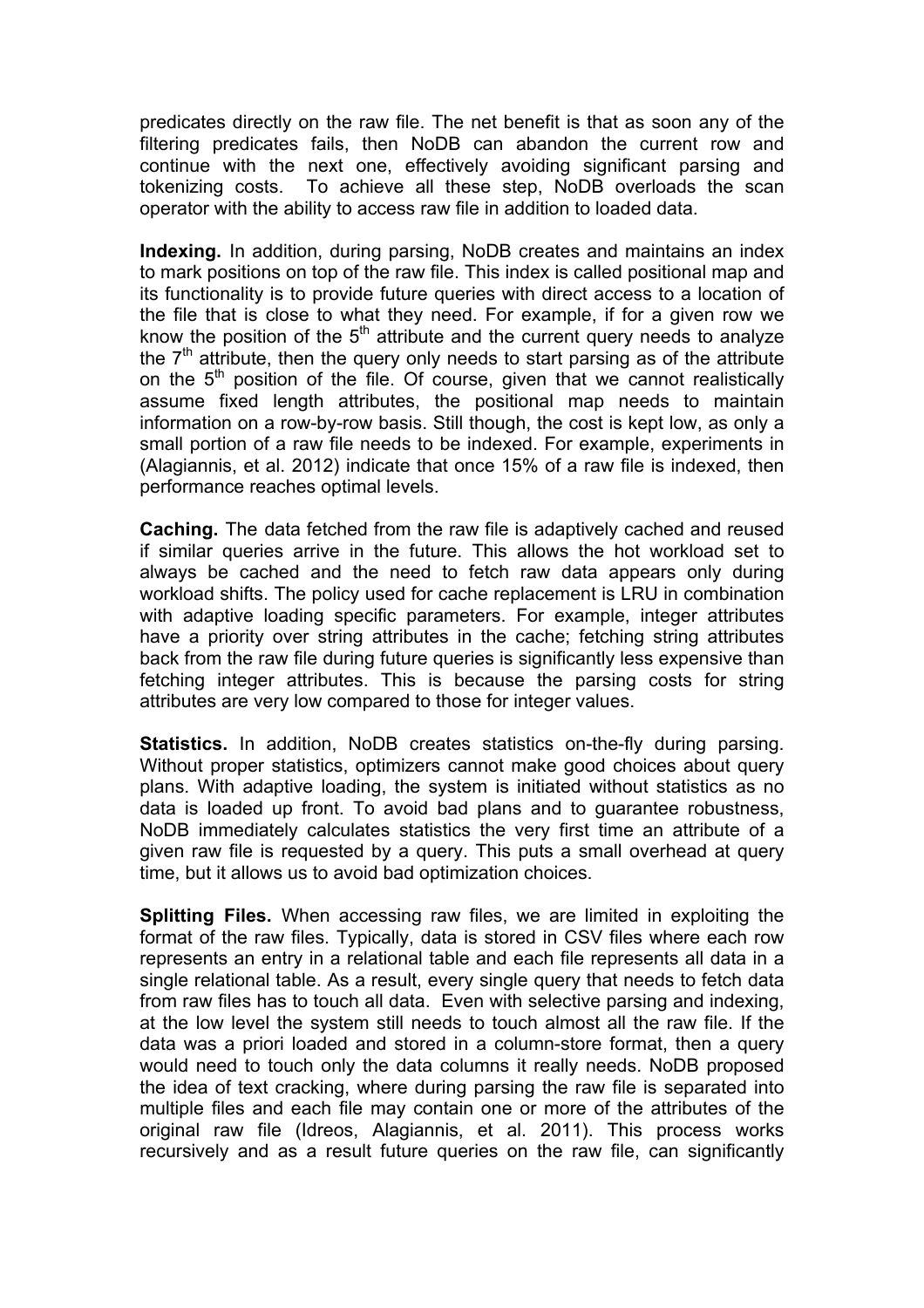reduce the amount of data they need to touch by having to work only on smaller raw files.

**Data Vaults.** One area where adaptive loading can have a major impact is sciences. In the case of scientific data management, several specialized formats already exist and are in use for several decades. These formats store data in a binary form and often provide indexing information, e.g., in the form of clustering data based on date of creation. In order to exploit database systems for scientific data management, we would need to transform data from the scientific format into the database format, incurring a significant cost. The data vaults project provides a two-level architecture that allows exploiting the metadata in scientific data formats for adaptive loading operations (Ivanova, Kersten and Manegold 2012). Given that the scientific data is already in binary format, there are no considerations regarding parsing and tokenizing costs. During the initialization phase, data vaults load only the metadata information, resulting in a minimal set up cost. During query processing time, the system uses the metadata to guide the queries to the proper files and to transform only the needed data on-the-fly. This way, without performing any a priori transformation of the scientific data, we can pose queries through the database system directly and selectively.

**Summary.** Loading represents a significant bottleneck; it raises a wall between users and big data. Adaptive loading directions provide a promising research path towards systems that can be usable immediately as soon as data arrive by removing loading costs.

# **Sampling-based Query Processing**

Loading and indexing are the two essential bottlenecks when setting up a database system. However, even after all installation steps are performed, there are more bottlenecks to deal with; this time bottlenecks appear during query processing. In particular, the requirements for correctness and completeness raise a significant overhead; every single query is treated by a database system as a request to find all possible and correct answers.

This inherit requirement for correctness and completeness has its roots in the early applications of database systems, i.e., mainly in critical sectors such as in banking and financial applications where errors cannot be tolerated. However, with modern big data applications and with the need to explore data, we can afford to sacrifice correctness and completeness in favor of improved response times. A query session which may consist of several exploratory queries can lead in exactly the same result, regardless of whether the full answer is returned every time; in an exploratory session users are mainly looking for hints on what the next query should be and a partial answer may already be informative enough.

In this section, we discuss a number of recent approaches to create database systems that are tailored for querying with partial answers, sacrificing correctness and completeness for improved response times.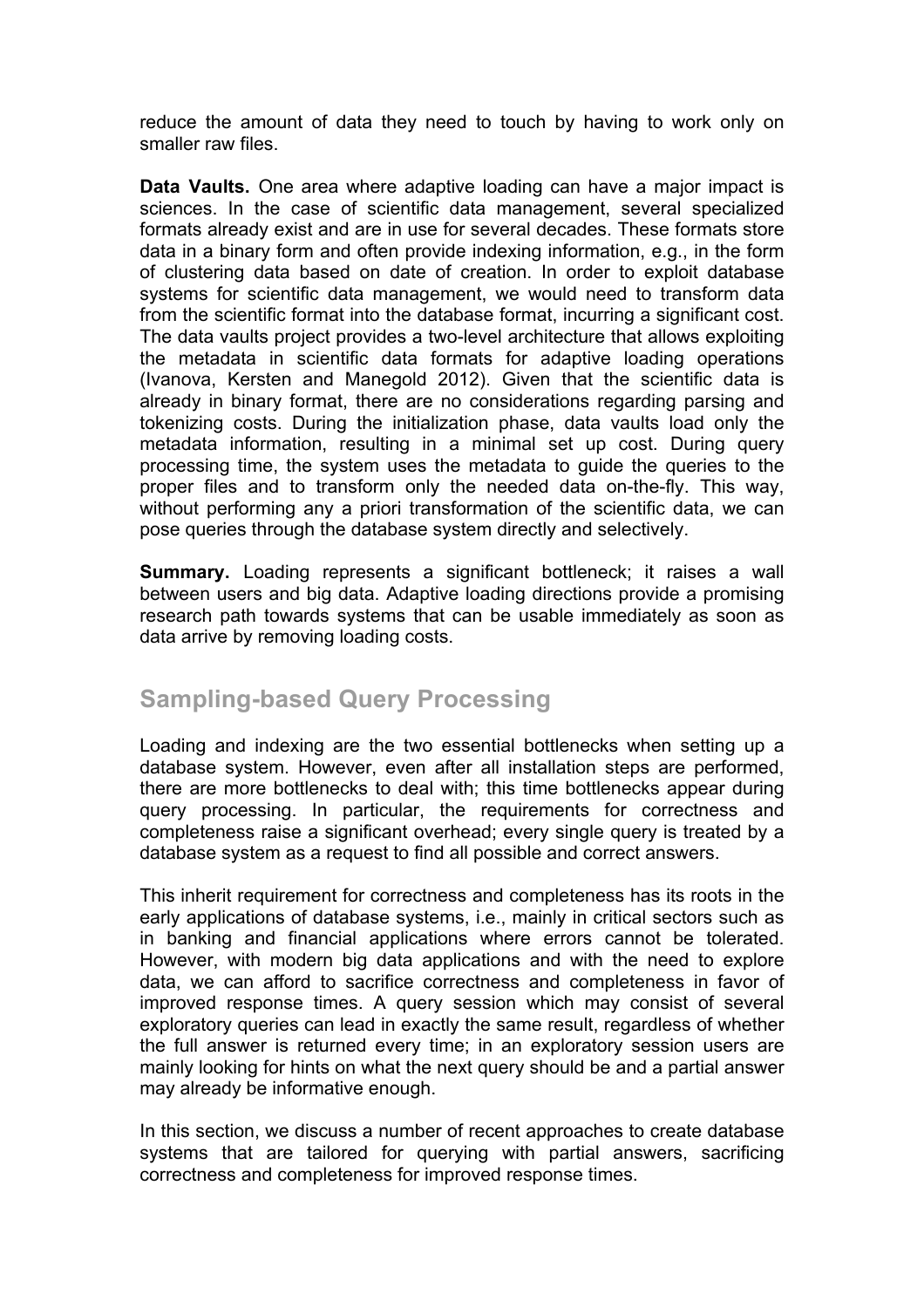**Sciborg.** Sciborg proposed the idea of working over data that is organized in a hierarchy of samples (Sidirourgos, Kersten and Boncz 2011). The main idea is that queries can be performed over a sample of the data providing a quick response time. Subsequently, the user may choose to ask for more detail and to query more samples. Essentially, this is a promising research path to enable interactive query processing. The main innovation in Sciborg is that samples of data are not simply random samples; instead, Sciborg creates weighted samples driven by past query processing actions and based on the properties of the data. In this way, it can better follow the needs of the users by collecting relevant data together such as users can infer interesting patterns using only a small number of samples.

**Blink.** Another recent project, Blink, proposes a system where data is also organized in multiple samples (Agarwal, et al. 2012). The characteristic of Blink is its seamless integration with cloud technology, being able to scale to massive amounts of data and processing nodes.

Both the Blink and the Sciborg projects represent a vision to create database kernels where the system inherently supports query processing over samples. For example, the user does not have to create a sample explicitly and then query it, followed by the creation of a different sample, while repeating this process multiple times. In a database architecture that supports samples at its core, this whole process is transparent to the user and has the potential to be much more effective. For example, with tailored database kernels (a) the samples are created with minimal storage overhead, (b) they adapt continuously and (c) query results over multiple samples can be merged dynamically by the system.

**One-minute DB Kernels.** Another vision in the direction of exploration-based database kernels is the one-minute database kernels idea (Kersten, et al. 2011). Similar to Sciborg and Blink, the main intuition is that correctness and completeness are sacrificed in favor of performance; however, contrary to past approaches, this happens at a very low level, i.e., at the level of database operators. Every decision in the design of database algorithms can be reconsidered to avoid expensive actions by sacrificing correctness. For example, a join operator may choose to drop data from the inner join input as soon as the size of the hash table exceeds the size of the main memory or even the size of CPU cache. A smaller hash table is much faster to create and it is also much faster to probe, avoiding cache misses. Similar decisions can be made across the whole design of database kernels.

Essentially, the one-minute database kernels approach is equivalent to the sample-based ideas. The difference is that it pushes the problem at a much lower level where possibly we may have better control of parameters that affect performance. One of the main challenges is to be able to provide quality guarantees for the query results.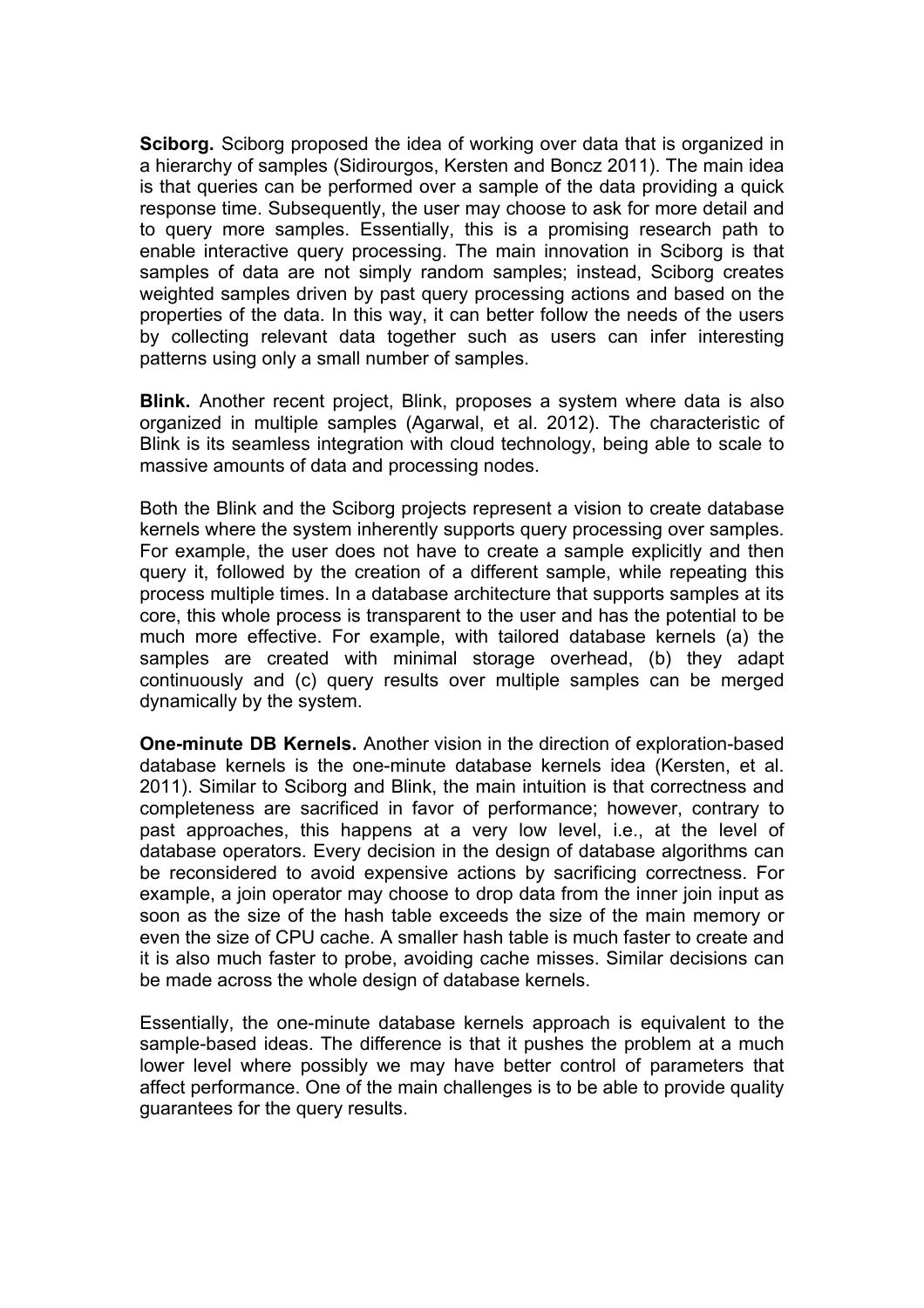**dbTouch.** One significant bottleneck when querying database systems is the need to be an expert user; one needs to be aware of the database schema and needs to be fluent in SQL. When it comes to big data exploration, we would like to make data accessible to more people and to make the whole process of discovering interesting patterns as easy as possible. dbTouch extends the vision of sample-based processing with the notion of creating database kernels which are tailored for touch-based exploration (Idreos and Liarou, dbTouch: Analytics at your Fingetips 2013). Data appears in a touch device in a visual form, while users can simply touch the data to query. For example, a relational table may be represented as a table shape and a user may slide a finger over the table to run a number of aggregations. dbTouch is not about formulating queries; instead it proposes a new database kernel design which reacts instantly to touch. Users do not pose queries as in normal systems; in dbTouch users point to interesting data and the system continuously reacts to every touch. Every touch corresponds to analyzing a single tuple are a few tuples, while a slide gesture captures multiple tuples. As such, only a sample of the data is processed every time, while now the user has full control regarding which data is processed and when; by changing the direction or the speed of a slide gesture, users can control the exploration process, while observing running results as they are visualized by dbTouch.

The main challenge with dbTouch is in designing database kernels that can react instantly to every touch and to provide quick response times even though the database does not control anymore the order and the kind of data processed for every query session.

**Summary.** Overall, correctness and completeness pose a significant bottleneck during query time; with big data this problem becomes a major showstopper as it becomes extremely expensive to consume big piles of data. The novel research directions described in this chapter make a first step towards a new era of database kernels where performance becomes more important than correctness and where exploration is the main query processing paradigm.

#### **Summary**

In the presence of big data, query processing is facing significant new challenges. A particular aspect of those challenges has to do with the fact that there is not enough time and workload knowledge to properly prepare and tune database management systems. In addition, producing correct and complete answers by consuming all data within reasonable time bounds is becoming harder and harder. In this chapter, we discussed the research direction of data exploration where adaptive and incremental processing become first class citizens in database architectures.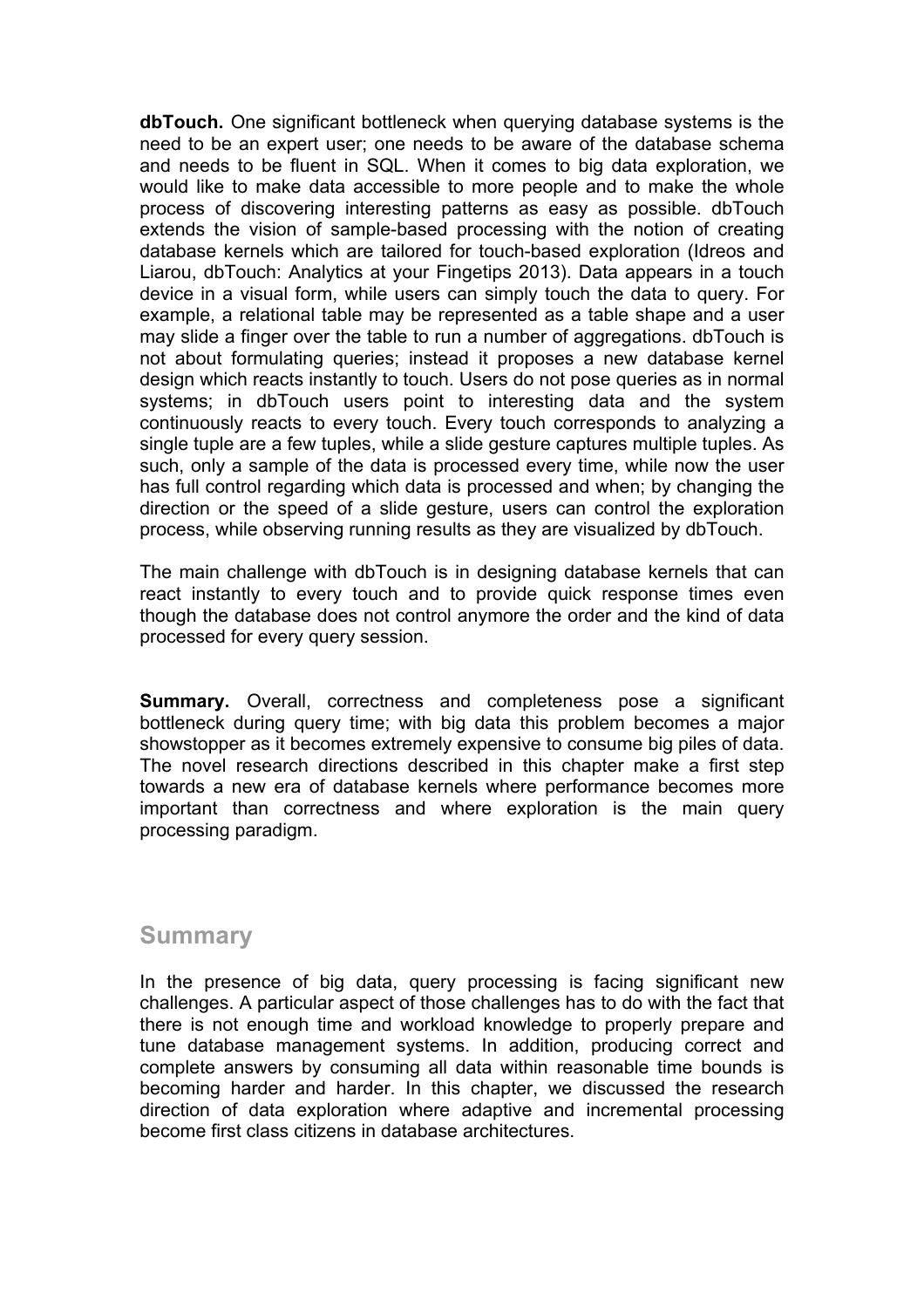Adaptive indexing, adaptive loading and sampling-based database kernels provide a promising path towards creating dedicated exploration systems. It represents a widely open research area as we need to reconsider every single aspect of database design established in the past.

#### **Bibliography**

Abouzeid, A., K. Bajda-Pawlikowski, D. J. Abadi, A. Rasin, and A. Silberschatz. "HadoopDB: An Architectural Hybrid of MapReduce and DBMS Technologies for Analytical Workloads." *Proceedings of the Very Large Databases Endowment (PVLDB)* 2, no. 1 (2009): 922-933.

Agarwal, Sameer, Aurojit Panda, Barzan Mozafari, Anand P. Iyer, Samuel Madden, and Ion Stoica. "Blink and It's Done: Interactive Queries on Very Large Data." *Proceedings of the Very Large Databases Endowment (PVLDB)* 5, no. 6 (2012): 1902-1905.

Alagiannis, Ioannis, Renata Borovica, Miguel Branco, Stratos Idreos, and Anastasia Ailamaki. "NoDB: efficient query execution on raw data files." *ACM SIGMOD International Conference on Management of Data.* 2012.

Boncz, Peter A., Marcin Zukowski, and Niels Nes. "MonetDB/X100: Hyper-Pipelining Query Execution." *Biennial Conference on Innovative Data Systems Research (CIDR).* 2005. 225-237.

Dean, J., and S. Ghemawat. "MapReduce: Simplified Data Processing on Large Clusters." *USENIX Symposium on Operating Systems Design and Implementation (OSDI).* 2004. 137- 150.

Graefe, Goetz, Felix Halim, Stratos Idreos, and Stefan Manegold Harumi A. Kuno. "Concurrency Control for Adaptive Indexing." *Proceedings of the Very Large Databases Endowment (PVLDB)* 5, no. 7 (2012): 656-667.

Graefe, Goetz, and Harumi A. Kuno. "Self-selecting, self-tuning, incrementally optimized indexes." *International Conference on Extending Database Technology (EDBT).* 2010.

Hadapt. 2012. http://www.hadapt.com/.

Halim, Felix, Stratos Idreos, Panagiotis Karras, and Roland H. C. Yap. "Stochastic Database Cracking: Towards Robust Adaptive Indexing in Main-Memory Column-Stores." *Proceedings of the Very Large Databases Endowment (PVLDB)* 5, no. 6 (2012): 502-513.

Idreos, Stratos, and Erietta Liarou. "dbTouch: Analytics at your Fingetips." *International Conference on Innovative Data Systems Research (CIDR).* 2013.

Idreos, Stratos, Ioannis Alagiannis, Ryan Johnson, and Anastasia Ailamaki. "Here are my Data Files. Here are my Queries. Where are my Results?"